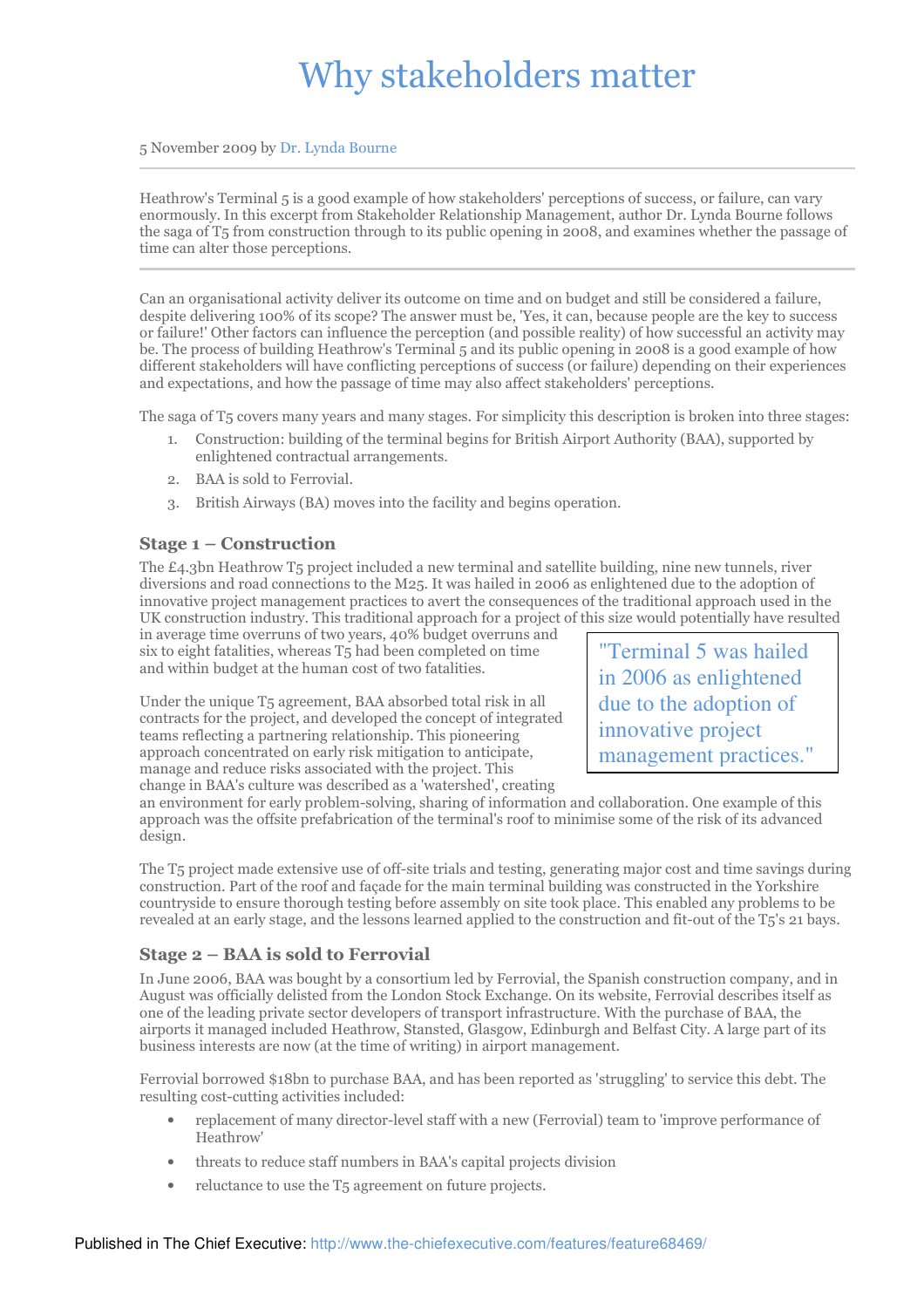### Why stakeholders matter

There may be some connection between the management culture of the new owner, its reported cost-cutting and the quality of T5 facilities when British Airways (BA) began operation in March 2008.

#### Stage  $3$  – the opening

T5 was designed exclusively for BA's use, providing an opportunity to define specific business processes during the design and construction of a new terminal. On its website, BA lists aspects of the new terminal including: seamless check-in, designed to eliminate queuing; improvements in punctuality and baggage because nearly all BA flights arrive and depart from one terminal; state-of-the-art baggage system designed specifically for T5 using proven technology already in use at a number of global airports.

T5 was officially opened on 14 March 2008 by HM Queen Elizabeth and began operating on 27 March. From the first day flights had to be cancelled, passengers were stranded, and more than 15,000 pieces of baggage were lost. What went wrong? The House of Commons Transport Committee published a report called The opening of Heathrow Terminal 5 in November 2008, and both it and the oral and

"From the first day flights had to be cancelled, passengers were stranded, and more than 15,000 pieces of baggage were lost."

written evidence support the information that was published in the media at the time of T5's opening.

In July 2007 the terminal was reported as ready with testing on the check-in process and baggage systems being planned. BA management was to take possession of the building mid-September 2007, to test all the facilities and to ensure delivery of the new 'passenger-oriented experience'.

The CEO of BA, Willie Walsh, was interviewed by The Times on the day before T5 opened. His positive and confident approach in answering questions about T5's readiness was interpreted in the same newspaper after the event as hubris: '… he didn't countenance failure before the event, risking this over-confident interview … our hunch is that he may be so determined, so driven, he simply does not recognise that incompetence could exist in those below him.'

In another interview, Walsh said: 'T5 chaos was in part the result of calculated risk taken by the airline's management…. The company had known there were problems with the building from September when BA began to move in its staff and test systems. It was not 100% complete… managers had reviewed their decision to open as planned on 27 March on a weekly basis and had decided that the problems caused by delaying the move to [October]… would be greater than those caused by pressing ahead.'

Staff arriving for the first shifts at T5 were delayed by a number of issues:

- There was a scarcity of specially designated staff car parking facilities, with the staff overflow car parks closed.
- There were delays in passing through security.
- Staff were unfamiliar with the new terminal building and the new systems.
- Baggage handlers claimed that they had not been adequately trained and did not have any support or back-up even on this first day.
- BA asked for volunteers to make up additional numbers to provide this support, but due to low morale staff were not prepared to volunteer on their day off.
- Staff were not familiar with the new resource allocation system and therefore did not know what tasks they had been given on that day.
- Check-in staff continued to add bags to the system, causing the new baggage handling system to overload because baggage handlers were not removing them quickly enough from the belts.

#### An analysis

#### - Construction of the terminal

The construction of the terminal was lauded as a success, from a time, cost, scope and quality perspective, but also from the management of risk and reduction of disputes and conflicts. Perhaps BAA and BA management were indulging in the 'halo effect' – the construction project went so well, the implementation would also go equally well.